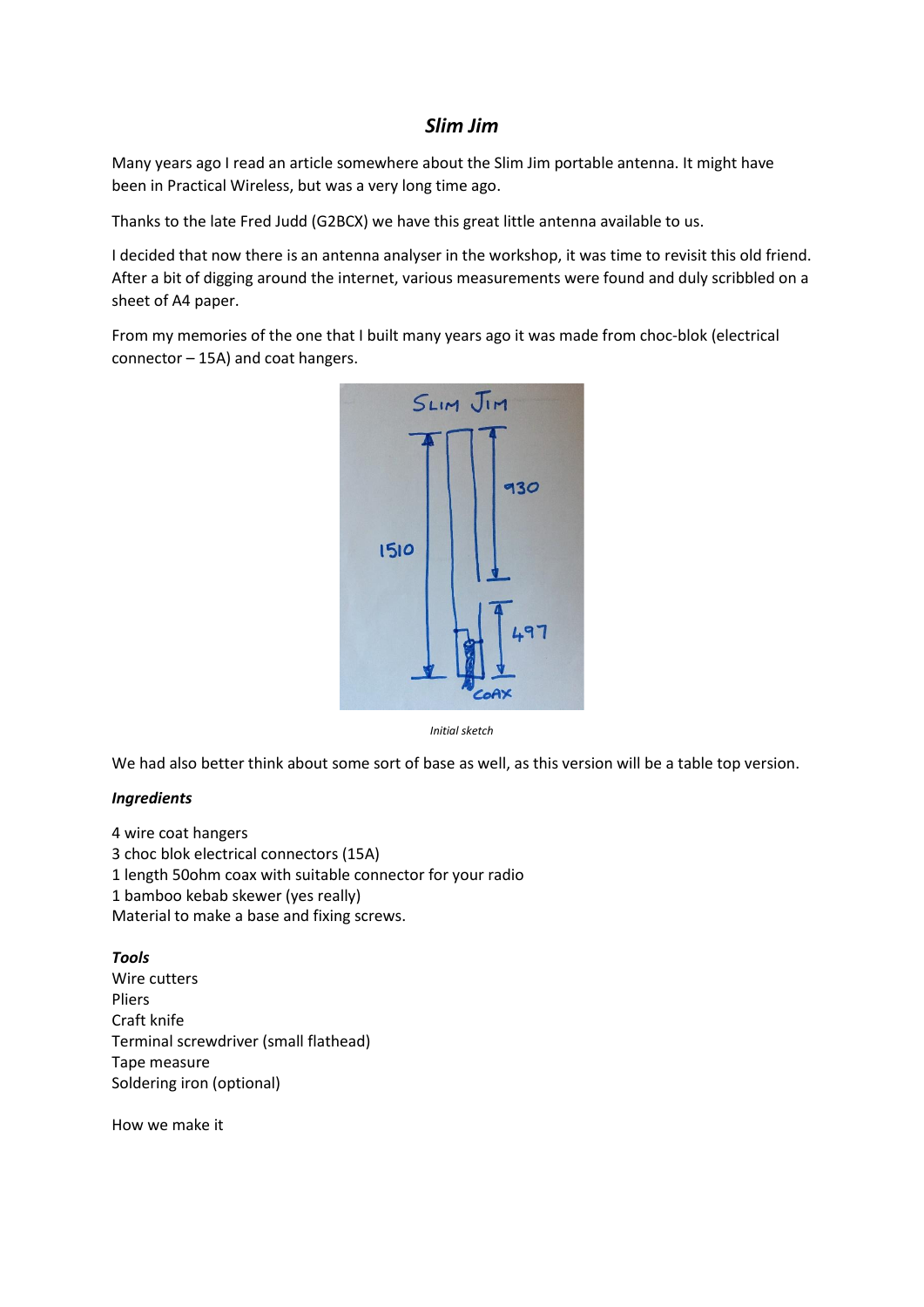Let's start the good bit. Let me begin by apologising for the quality of photographs - they were done on the fly without a tripod or lighting and on a phone.

Take the choc blok. Cut this so that there are three terminals per strip. The ones used here were 6 way 15A, but you may be using something different.



*Complete and cut connector block*

Cut the hook section off the four wire coat hangers and straighten. Remember if there is any coating this either needs removing or scraping to bare metal for joining areas.

You should now have four lengths of wire. To absolutely maximise the available metal cut off two of the hooks from the twisted section and straighten. These will make the two ends of the antenna. Exact measurements for these can't be given because your choc blok will vary in size.



*Fold short lengths of wire with a pair of pliers*

Loosen the screws and insert the wire as shown above. Cutting these slightly long allows you to change the length of the antenna during testing. Always handy to have a little bit of give, just in case.

Now take two of the long lengths of wire and cut them to 930mmin length. In a perfect world these will slot through the choc block a bit like a trombone. Take another two three way connectors and remove the metal terminal from both. Do not throw these connectors or screws away as we will use them later.

Slide one of the three way connectors about half way along the two lengths of wire and tighten the screws. This is simply used as a spacer. Now use the other connector at the open end of the two wires and tighten slightly. Again, we are going to leave the option to trombone the metal a little if needed.

Take one of the remaining lengths of straight wire and cut it to 580mm.

Now cut the last length of wire to a length of 497mm (500mm will be close enough).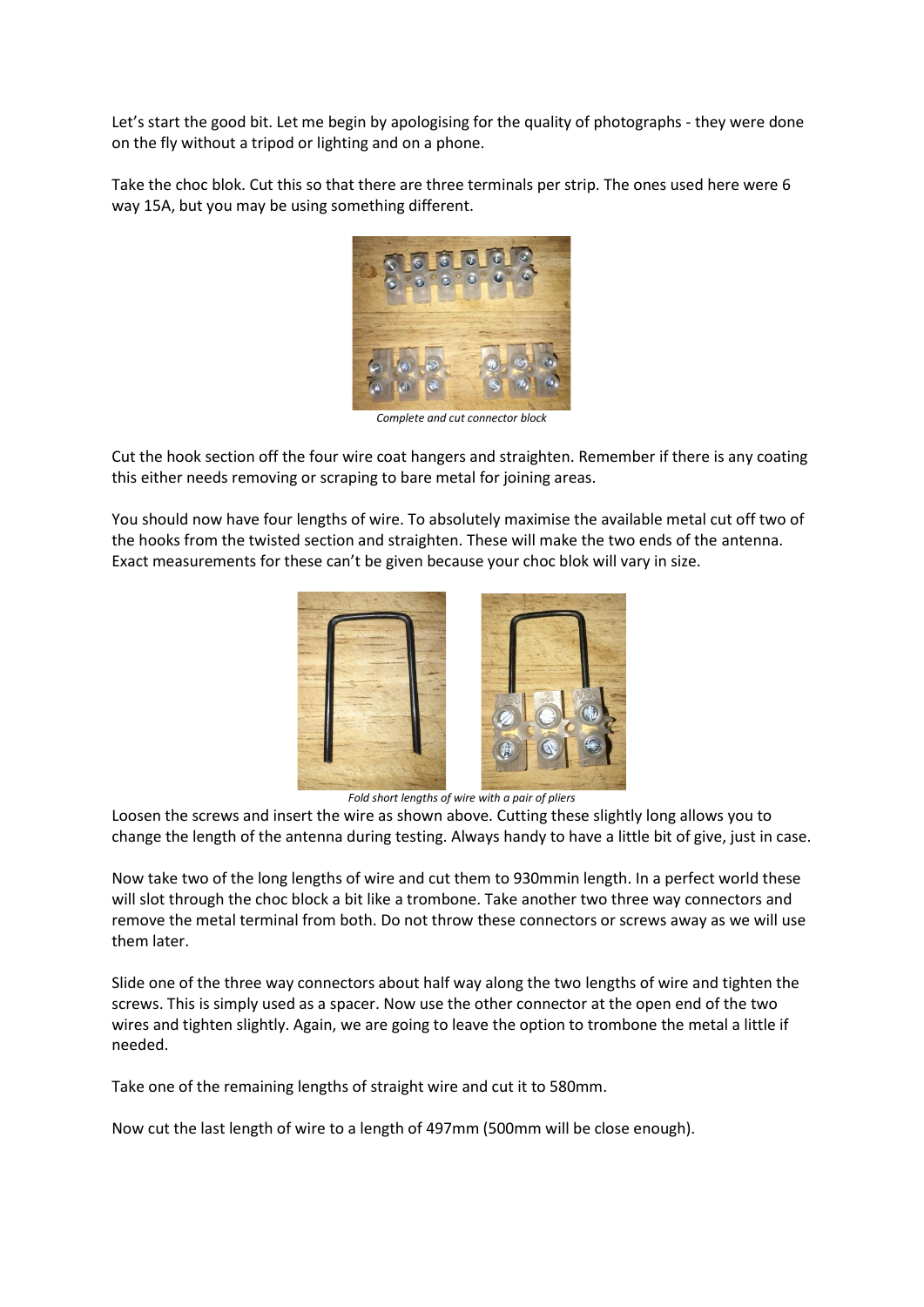Find the other end section that was made earlier and insert the two wires to make an unbalanced U shape.

More hunting. Find the two metal inserts that you set aside earlier. Here we have one of two choices. If you don't have a soldering iron to hand then simply slide one of the metal inserts on to each of the legs of the unbalanced U.

If you have a soldering iron, strip the end of the coax cable ready for soldering.



Solder the inserts as shown. Note one screw hole on each is uncovered.

Once the ends are soldered and cooled slip them on to the unbalanced U section. The inner is connected to the longer leg and the braid to the shorter side. Pinch tighten these close to the base of the U. This will allow you to adjust the feed point. In the workshop this was set at about 50mm to start.

Now slide a 3 way as a spacer on the unbalanced U section and tighten. Using the final 3 way slide it in to place so that the short section is just fed through the connector. Tighten this connector on both sides.

Connect the long side to the original U section and tighten. In the workshop version the kebab skewer was used in the middle of two of the connectors so that it strengthens the gap section.

Effectively, the antenna is now complete and ready for use. You could now tie a piece of string to the top and hang it somewhere.

Alternatively, the antenna can be bent through 90 degrees to make a table top version. Let's come back to that later.

## *Testing*

Connect the antenna to your analyser.

This can also be done by connecting your 2m transceiver, low power setting, with your VSWR meter inline.

Adjust the feed point as required to give the lowest reading you can. Once you have reached the lowest point you can also adjust the overall length of the antenna from the various connectors. This